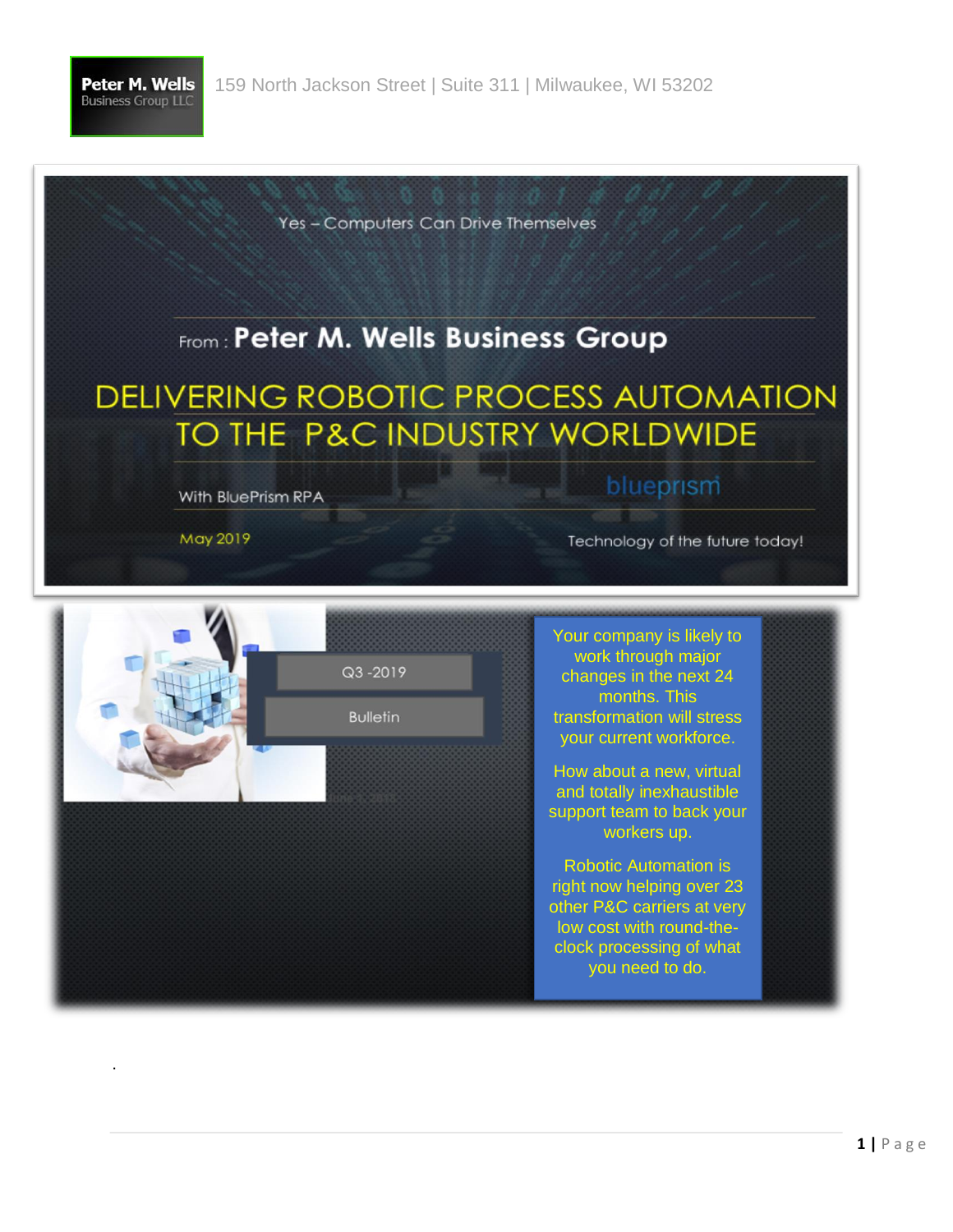

### Introduction

Peter M. Wells utilizing installment resources from Auro<sup>™</sup> Technologies is right now helping Property & Casualty Companies transform their business for the 21<sup>st</sup> Century through adoption of worldwide - immediate – low cost –  $24/7$  – access to Robotic Process Automation (RPA) Technology from THE INDUSTRY LEADER - Blue Prism™.

Only a select number of Management Consulting firms are able to market Blue Prism technology and we are pleased to announce that Peter M. Wells Business Group (PMWBG) in partnership with Auro is a resource your company can turn to in order to license this remarkable business solution – WHICH WE HELP YOU INSTALL IN A SHORT MATTER OF TIME

One Robot is now shown to replicate the same computer work of 21 human employees, and when



companies need to transform – they need extra resources to keep doing the required work while talented teams morph into the next generation you!

The payback to our customers is immense while productivity skyrockets. So many world leading companies are implementing RPA from Blue Prism that it is now commonplace adopting modern robotic algorithm systems to replicate human workers for mundane, often error prone tasks that must get done yet can be accomplished faster and more efficiently at far less cost through RPA.

Peter M. Wells is a boutique Consulting Solutions

Management Consulting firm based in Milwaukee, WI and is known throughout the P&C industry for our strategic marketing initiatives realized in the development and delivery of tangible business management innovation we provide. Over the past 30 years, 14 top systems P&C writers use every day originated with the Wells Group team. Now we have expanded our solutions options by partnering to deliver Blue Prism RPA technology.

Blue Prism is a reseller-based systems' provider so working with designated business partners like PMWBG is how Blue Prism technology is licensed. Working with PMWBG means you reach a team of insurance professionals who understand the industry, have relationships and insight, are nimble and extremely cost effective.

Reach PMWBG anytime in the U.S. at 833-PMW-TEAM or petermwells@peterwells.us. Ask for Bryan.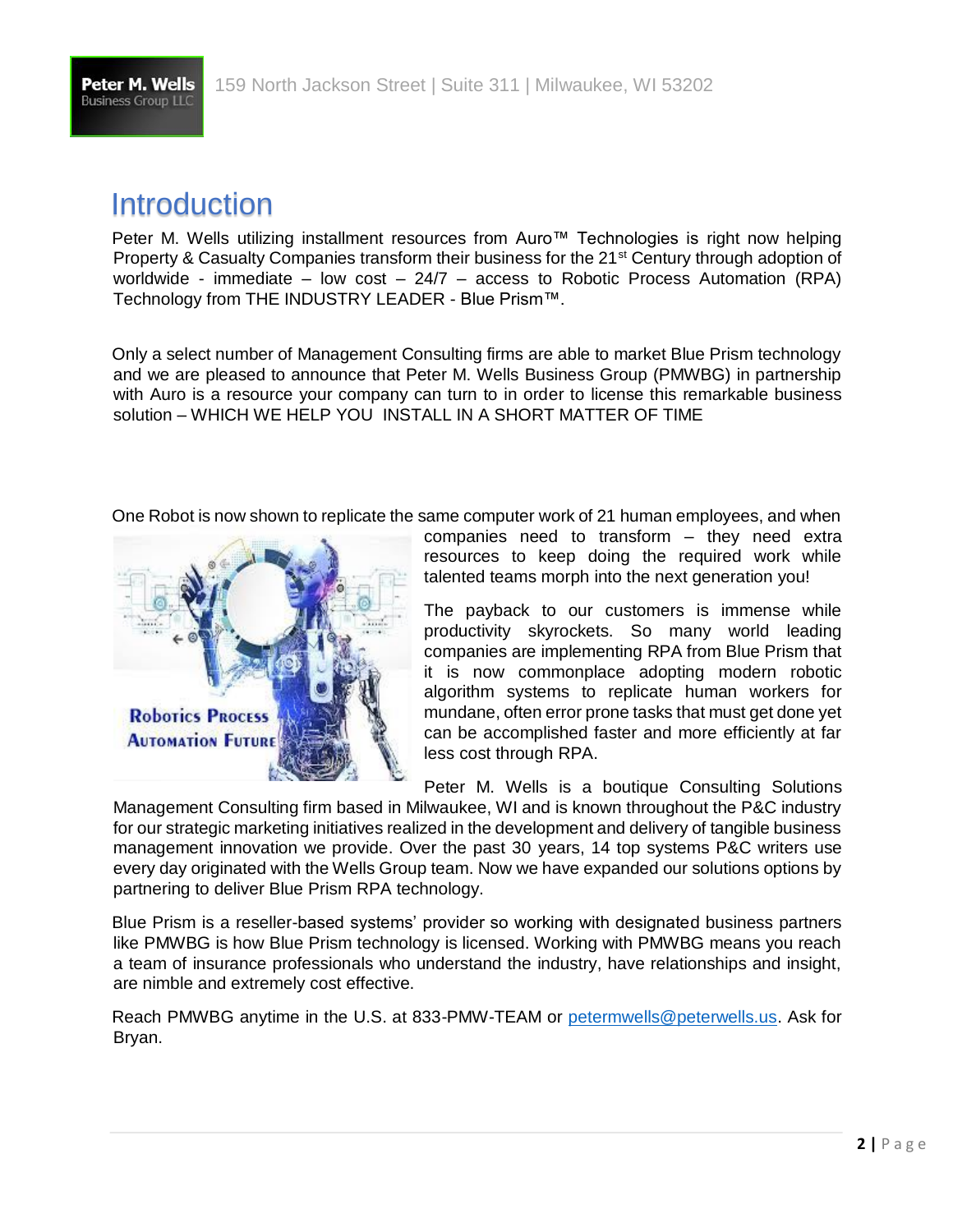

# Who Else Uses Blue Prism?

When PMWBG became a marketing support provider of Blue Prism with Auro, we were astounded to answer this question with – *well everyone.* Blue Prism is the gold standard in robotic automation, is far ahead of competition and is one of the fastest growing technology companies in the world. Blue Prism delivers the world's most successful digital workforce. Its Robotic Process Automation (RPA) software operates within the most demanding enterprise administrative environments to automate high-risk, manual, rules-based and repetitive tasks and radically improves agility, efficiency, accuracy and compliance. Blue Prism provides a scalable and robust execution platform for best-of-breed AI and cognitive technologies and has emerged as the trusted and secure RPA platform for the digital enterprise.

Blue Prism's RPA software has executed more than one billion transactions for enterprises including: AMEX, Microsoft, Google, BNY Mellon, Commerzbank, IBM, Maersk, Fujitsu, Nokia, Nordea, Procter & Gamble, Raiffeisen Bank, Siemens, Pfizer, Coca Cola, Walgreen's, Western Union and Westpac. They are new to the insurance space, but in a short period of time have some the world leaders signing on.

Insurance Specific Blue Prism Partnerships Include:

- AIG Met Life
- **Prudential**
- ING
- Berkley Companies
- Nautilus Ins. Group
- Aegon
- Allstate
- Zurich Companies
- Kemper

Blue Prism attained the highest customer satisfaction rating of 96 percent in an independent customer survey by Knowledge Capital Partners. The survey of global Blue Prism customers highlighted satisfaction for platform adaptability, scalability, security and employee satisfaction.

In 2017, Blue Prism was named one of [MIT Tech Review's 50 Smartest Companies](https://www.blueprism.com/news/awards/blue-prism-named-mit-technology-reviews-50-smartest-companies-2017) and recognized as the winner of th[e](http://www.uktech-awards.co.uk/winners/) [2017 UK Tech awards.](http://www.uktech-awards.co.uk/winners/) 

Over the past year, the company added several established brands to its roster of clients including AIG, Alberta Treasury Bureau, Allstate Insurance, Bechtel, Boeing, DeNA, DTE Energy, Dun & Bradstreet, Ericsson, Fannie Mae, GIC, Honda Motor Company, Kaiser Permanente, KBL Bank, Maybank, National Grid, Schroders, Sony Pictures and United Utilities. And the list keeps growing.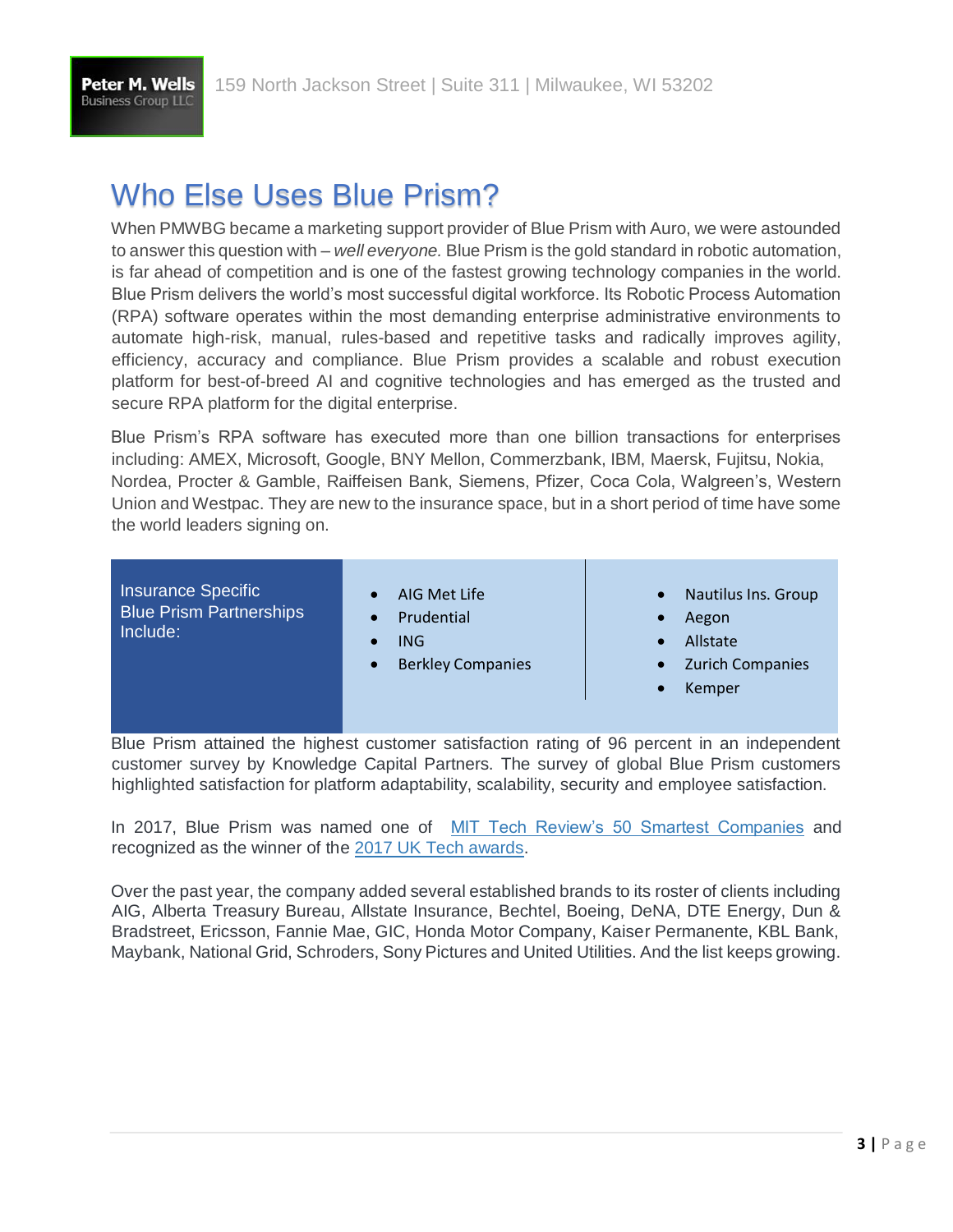#### The Blue Prism Advantage **Fresh Source for Growth**



Blue Prism technology fits seamlessly into companies to use the same systems human employees use, doing the same work but at a higher pace and with limited to no downtime. RPA relieve the pressure points that draw resources away from growth-only initiatives by generating sizeable earnings returns replicating human work efforts in a virtual no-cost alternative way. RPA is now proven to give companies back their expense budget to do new things that grow business and increase overall institutional value.

One way to understand the ROI is to consider the expense pressure points between business operators and the IT resource.

There is often a tension between what the lines of business need to operate most effectively and the allocation of IT resources. While the overarching mandate is to improve service and reduce costs, the resources and priorities of the two groups are often misaligned - and business growth and performance can be constrained. The following highlights some of the capabilities and challenges on both sides.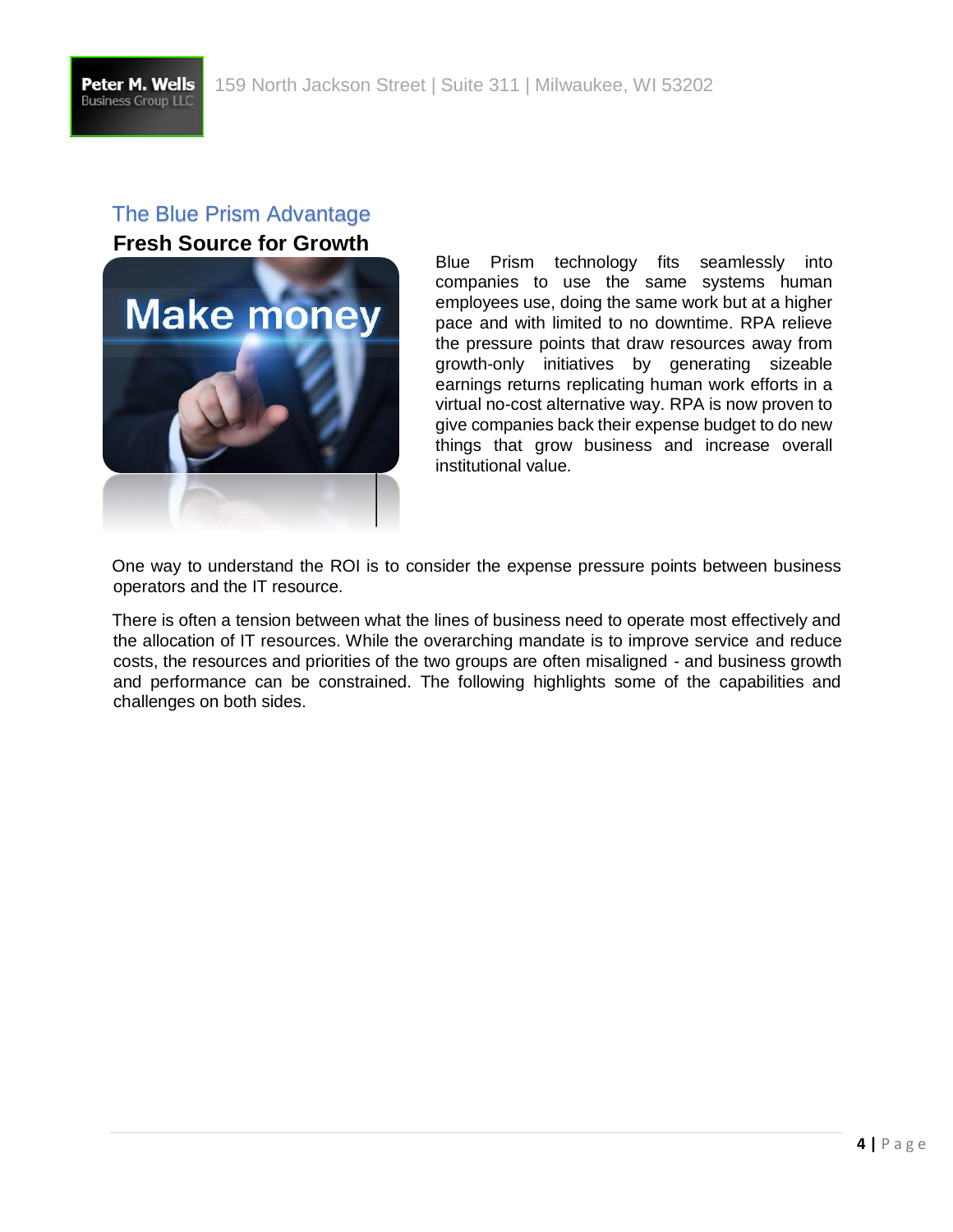| <b>Business Operators</b><br>Understands the processes<br>Requires demand management (market<br>demand flexibility)<br>Wants to reduce risk of non-compliance and<br>potential for errors<br>Empowered staff drive customer satisfaction<br>and business value<br>Wants a level of flexibility (to allow tweaking<br>of their processes) | Good at maintaining the current infrastructure,<br>supporting the network and environments,<br>systems health maintenance (backups,<br>resilience, continuity)<br>Strong at systems health maintenance<br>$\bullet$<br>(backups, resilience, continuity)<br>System security is a priority<br>Want total visibility of all systems and software                                        |
|------------------------------------------------------------------------------------------------------------------------------------------------------------------------------------------------------------------------------------------------------------------------------------------------------------------------------------------|---------------------------------------------------------------------------------------------------------------------------------------------------------------------------------------------------------------------------------------------------------------------------------------------------------------------------------------------------------------------------------------|
| But<br>Costs are high – some work is mundane,<br>overburdened with rote processes, little<br>innovation, risk of non-compliance<br>Frustrated by wait-time for IT support<br>Sometimes turn to "shadow or grey" IT for<br>quick short-term solutions when a<br>permanent solution is unachievable                                        | <b>But</b><br>Don't want to get bogged down in<br>operational scoping/design or in pushing<br>work through the system<br>Uncomfortable with solutions for which<br>$\bullet$<br>they have no control, often deployed by<br>the business which turn into permanent<br>solutions<br>Strives to deliver the needs of the business<br>but typically constrained by<br>existing commitment |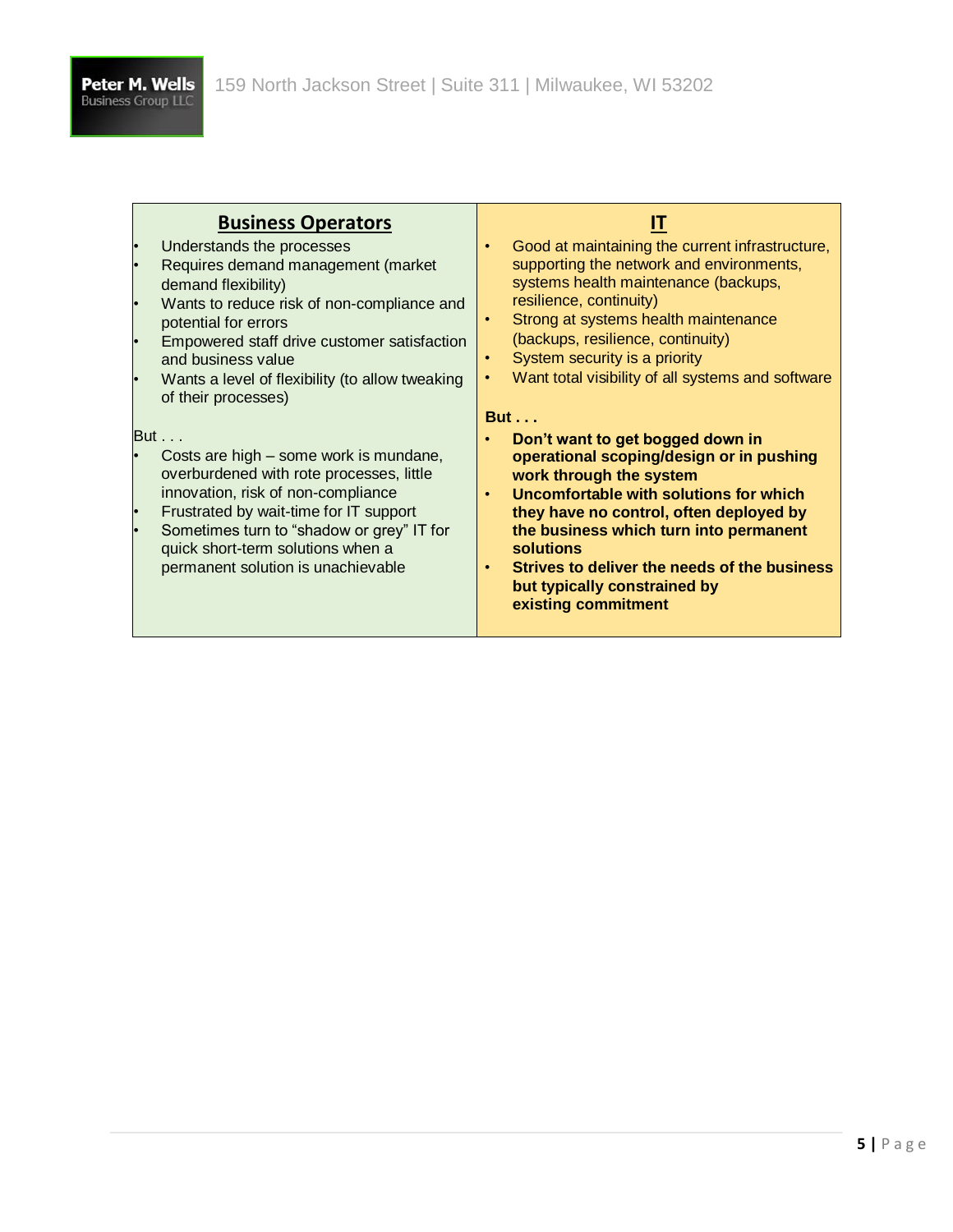Peter M. Wells **Business Group LLC** 

#### Blue Prism to the Rescue

By automating with RPA often tedious but necessary business functions, especially the mundane operations that require manpower and supervisors' significant savings occur which is easily measured and able to be poured back into the business to drive growth, customer service and market opportunity. With RPA technology the result is a major and sustainable new source for alternative earnings otherwise missed before, a stronger bottom line impact without selling something new or operating disruption.

**Case Example:** Imagine using a virtual workforce to manage the countless changes policyholders make to their auto policies every year – across multiple state lines and with all the variations that occur. Entire work forces are dedicated to this program and some companies outsource it. Believe it or not, though, robots are now doing all the needed steps for carriers thereby freeing millions of dollars and large staff allocations to be able to reinvest this sizeable budget into programs that otherwise grow the business. Millions in alternative earnings are pushed back to the bottom line with very limited oversight required once the program is launched. Robots push the same buttons on the same computer systems and access the same databases as human workers – no new technology is required –

robots replicate the same work with virtually the same on boarding as human workers.



## The Blue Prism Virtual Workforce

Blue Prism pioneered the concept of the Virtual Workforce Platform and has spent over 12 years developing an enterprise Robotic Process Automation platform designed from the outset as RPA (not converted from another technology) which is robust, highly scalable, secure and reliable. Using an agile virtual workforce that follows rules-based business processes and interacts with the systems the same way that users currently do, Blue Prism's software complements traditional IT solutions such as BPM and front office productivity tools.

There is little or no need to expend scarce IT resources to use the Blue Prism program. The robots are launched just like a new employee, using the same software, systems and databases human workers do. The robotic algorithm interacts with client technology in place of humans. The "bots" are tireless workers, costing a fraction of what people cost. And, they perform 4 contiguous shifts to each one a human does - with literally n overhead.

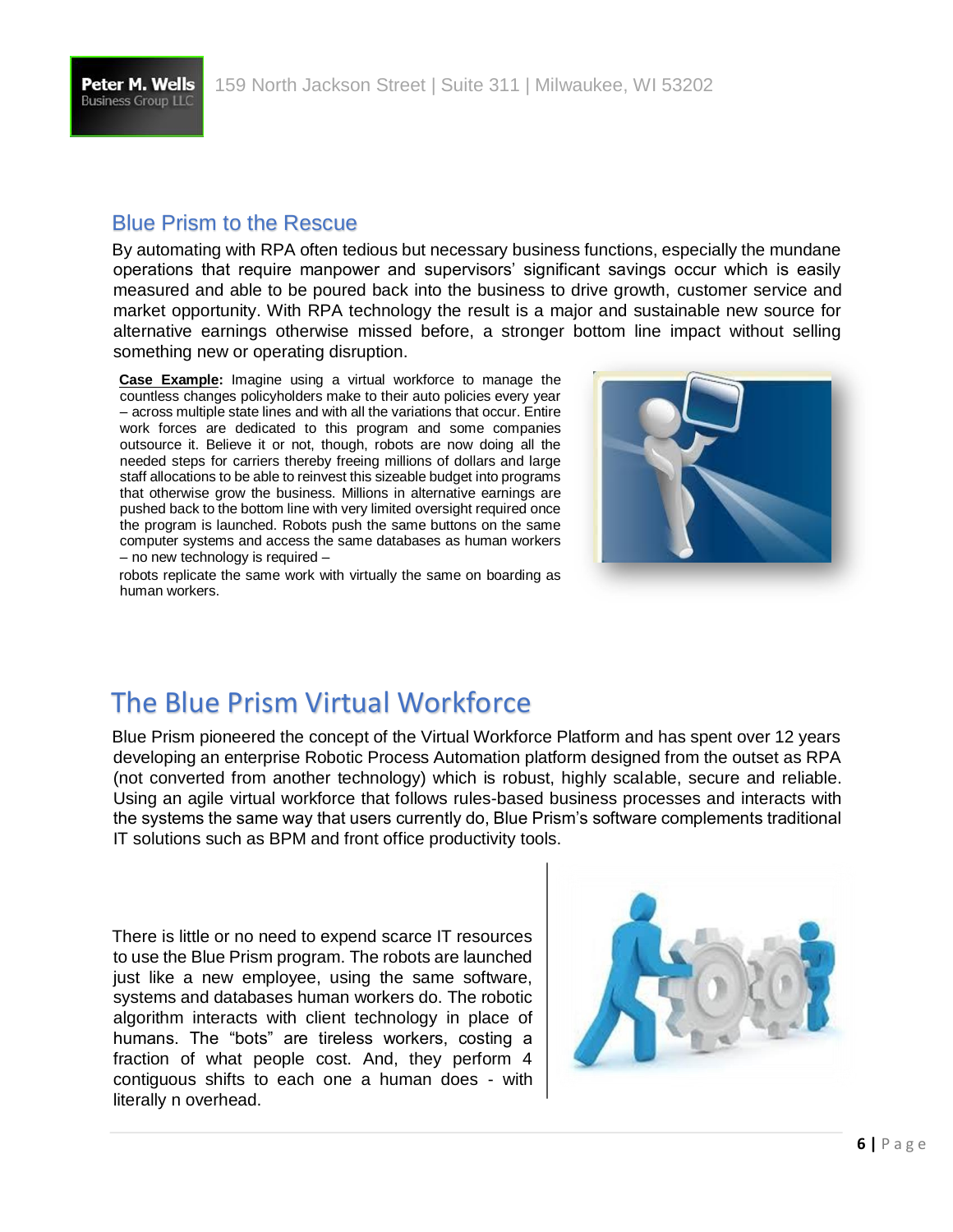

The Blue Prism solution was designed with key attributes that make it enterprise safe and scalable, endorsed by IT and business operations and capable of running unattended without the need for constant monitoring. The robots are given secure logins with access rights and encryption. Data integrity is maintained as the robots are non-invasive, create no new data and have no impact on existing databases. A control room and dashboards monitor outcomes, review the priorities of the workforce, and manage business or system exceptions. The solution is centralized, not on a user's desktop and managed by the business so processes are easily changed.

### Increased Productivity/Significant Savings